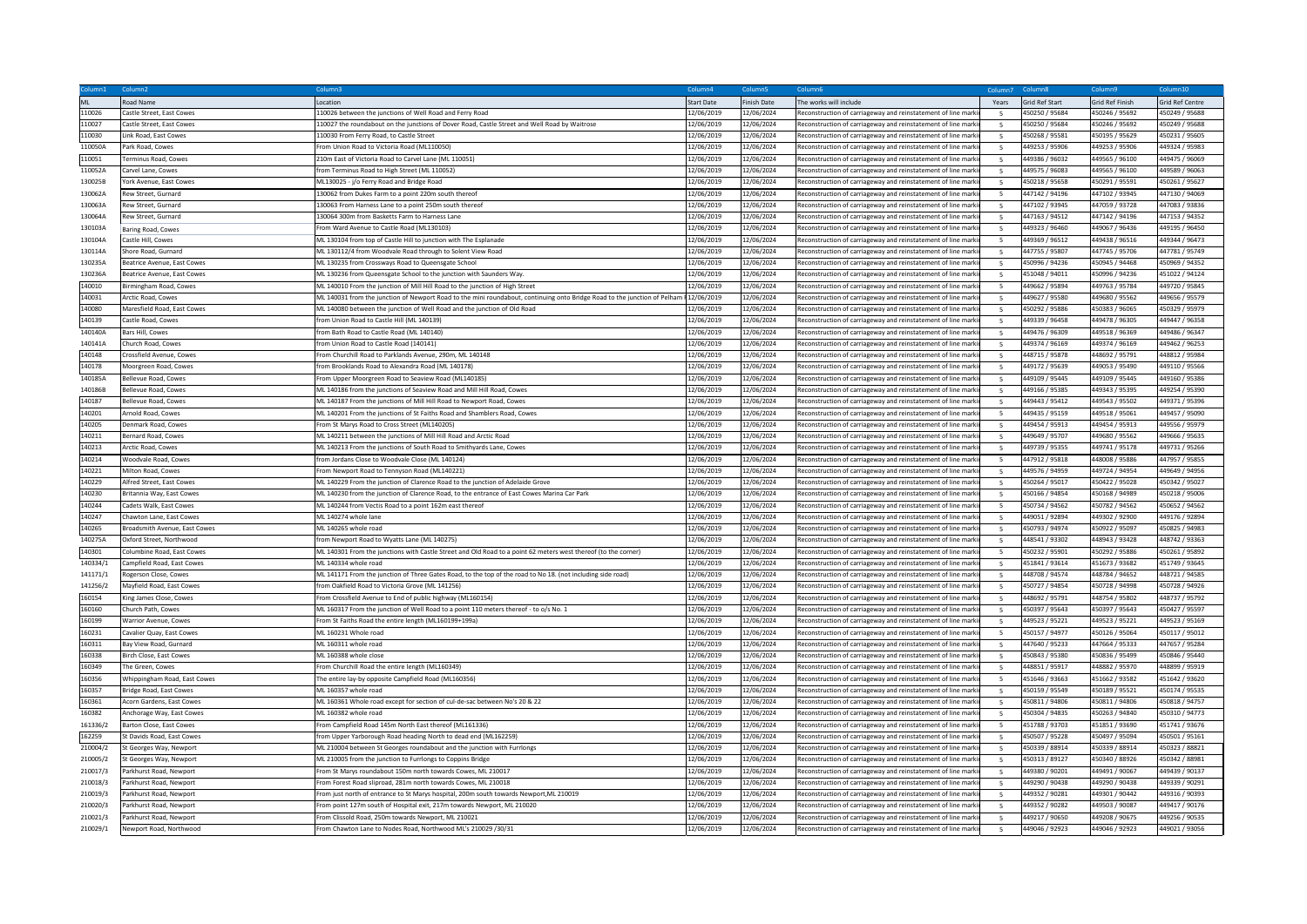| 210030/2        | Newport Road, Northwood                        | ML 210030 between the junction of Coronation Avenue to a point 215 meters south thereof (to the driveways of No's 401 & 40312/06/2019  |            | 12/06/2024 | Reconstruction of carriageway and reinstatement of line marki                                                                  | 448974 / 93278                                                    | 448974 / 93278                   | 448951 / 93382                   |
|-----------------|------------------------------------------------|----------------------------------------------------------------------------------------------------------------------------------------|------------|------------|--------------------------------------------------------------------------------------------------------------------------------|-------------------------------------------------------------------|----------------------------------|----------------------------------|
| 210031/2        | Newport Road, Northwood                        | ML 210031 between the junction of Coronation Avenue to the junction of Newport Road, Cowes                                             | 12/06/2019 | 12/06/2024 | Reconstruction of carriageway and reinstatement of line marki                                                                  | 448943 / 93428                                                    | 448950 / 93389                   | 448936 / 93503                   |
|                 |                                                |                                                                                                                                        | 12/06/2019 | 12/06/2024 |                                                                                                                                |                                                                   | 446302 / 89421                   | 446486 / 89460                   |
| 210036/3        | orest Road, Newport                            | From Betty Haunt Lane 370m East (ML 210036)                                                                                            |            |            | Reconstruction of carriageway and reinstatement of line mark                                                                   | 446670 / 89502                                                    |                                  |                                  |
| 210037/1        | Forest Road, Newport                           | From 370m East of Betty Haunt Lane a further 190m East (ML 210037)                                                                     | 12/06/2019 | 12/06/2024 | Reconstruction of carriageway and reinstatement of line marki                                                                  | 446848 / 89541<br>5                                               | 446670 / 89502                   | 446759 / 89520                   |
| 210038/1        | Forest Road, Newport                           | From 560m East of Betty Haunt LAne to Poleclose Lane (ML 210038)                                                                       | 12/06/2019 | 12/06/2024 | Reconstruction of carriageway and reinstatement of line mark                                                                   | 447069 / 89587<br>5                                               | 447079 / 89589                   | 447240 / 89623                   |
| 210039/1        | Forest Road, Newport                           | From Poleclose Lane to Gunville Road (ML 210039)                                                                                       | 12/06/2019 | 12/06/2024 | Reconstruction of carriageway and reinstatement of line mark                                                                   | 447768 / 89739                                                    | 447345 / 89649                   | 447556 / 89695                   |
| 210040/3        | Forest Road, Newport                           | From Gunville Road East (ML 210040)                                                                                                    | 12/06/2019 | 12/06/2024 | Reconstruction of carriageway and reinstatement of line marki                                                                  | 448003 / 89793                                                    | 447768 / 89739                   | 447801 / 89746                   |
| 210041/3        |                                                | From 410m East of Gunvile Road a further 270m East (ML 210041)                                                                         | 12/06/2019 | 12/06/2024 | Reconstruction of carriageway and reinstatement of line mark                                                                   | 448437 / 89887                                                    | 448173 / 89830                   | 448305 / 89858                   |
|                 | orest Road, Newport                            |                                                                                                                                        |            |            |                                                                                                                                |                                                                   |                                  |                                  |
| 210042/3        | Forest Road, Newport                           | From 680m East of Gunville Road a further 230m East (ML 210042)                                                                        | 12/06/2019 | 12/06/2024 | Reconstruction of carriageway and reinstatement of line mark                                                                   | 448662 / 89938                                                    | 448437 / 89887                   | 448549 / 89912                   |
| 210044/3        | orest Road, Newport                            | From 1190m East of Gunville Road to Argyle Road (ML 210044)                                                                            | 12/06/2019 | 12/06/2024 | Reconstruction of carriageway and reinstatement of line mark                                                                   | 448930 / 90001<br>-5.                                             | 449055 / 90044                   | 448992 / 90022                   |
| 210051/3        | Fairlee Road, Newport                          | from 250m North of Halberry Lane to Mews Lane (ML 210051)                                                                              | 12/06/2019 | 12/06/2024 | Reconstruction of carriageway and reinstatement of line mark                                                                   | 450911 / 90442                                                    | 450796 / 90215                   | 450863 / 90323                   |
| 210052/3        | Fairlee Road, Newport                          | from Mews Lane 450m North thereof (ML 210052)                                                                                          | 12/06/2019 | 12/06/2024 | Reconstruction of carriageway and reinstatement of line mark                                                                   | 451066 / 90833                                                    | 451066 / 90833                   | 450952 / 90551                   |
| 210053/3        | airlee Road, Newport                           | from 450m North of Mews Lane to 770m North of Mews Lane (ML 210053)                                                                    | 12/06/2019 | 12/06/2024 |                                                                                                                                | 451252 / 91109                                                    | 451071 / 90847                   | 451154 / 90983                   |
|                 |                                                |                                                                                                                                        |            |            | Reconstruction of carriageway and reinstatement of line mark                                                                   |                                                                   |                                  |                                  |
| 210054/3        | Fairlee Road, Newport                          | 770m from Mews Lane to Mill Lane (ML 210054)                                                                                           | 12/06/2019 | 12/06/2024 | Reconstruction of carriageway and reinstatement of line marki                                                                  | 451581 / 91480                                                    | 451252 / 91109                   | 451417 / 91295                   |
| 210055/3        | Racecourse, Newport                            | from Mill Lane to 520m Northeast thereof (ML 210055)                                                                                   | 12/06/2019 | 12/06/2024 | Reconstruction of carriageway and reinstatement of line mark                                                                   | 452025 / 91730                                                    | 451711 / 91595                   | 451866 / 91666                   |
| 210056/3        | Racecourse, Newport                            | 520 Northeast of Mill Lane to Racecourse roundabout (ML 210056)                                                                        | 12/06/2019 | 12/06/2024 | Reconstruction of carriageway and reinstatement of line mark                                                                   | 452025 / 91730                                                    | 452377 / 91889                   | 452094 / 91757                   |
| 210076/3        | High Street, Newport                           | From Pyle Street to St James Street (ML210076)                                                                                         | 12/06/2019 | 12/06/2024 | Reconstruction of carriageway and reinstatement of line marki                                                                  | 449680 / 89079<br>-5                                              | 080983 / 089030                  | 449805 / 89126                   |
| 210079/1        |                                                |                                                                                                                                        |            |            |                                                                                                                                | -5                                                                |                                  |                                  |
|                 | South Street, Newport                          | ML 210079 between the junctions of Church Litten and St James Street                                                                   | 12/06/2019 | 12/06/2024 | Reconstruction of carriageway and reinstatement of line mark                                                                   | 449911 / 89017                                                    | 450024 / 89025                   | 449974 / 89019                   |
| 220094          | Calbourne Road, Newport                        | ML 220092/3/4 From the junction with Manner Farm through to Betty Haunt Lane                                                           | 12/06/2019 | 12/06/2024 | Reconstruction of carriageway and reinstatement of line mark                                                                   | 446485 / 87921                                                    | 446984 / 88193                   | 446750 / 88036                   |
| 220095          | Calbourne Road, Newport                        | From Rowbridge Lane to Alvington Road (ML 220092-5)                                                                                    | 12/06/2019 | 12/06/2024 | Reconstruction of carriageway and reinstatement of line mark                                                                   | 446485 / 87921                                                    | 446984 / 88193                   | 446750 / 88036                   |
| 220096/1        | Calbourne Road, Newport                        | From Alvington Road 330m West (ML220096)                                                                                               | 12/06/2019 | 12/06/2024 | Reconstruction of carriageway and reinstatement of line marki                                                                  | 447892 / 88178                                                    | 448231 / 88201                   | 448062 / 88176                   |
| 220097/2        | ligh Street, Newport                           | From Clatterford Road to Alvington Road (ML220097)                                                                                     | 12/06/2019 | 12/06/2024 | Reconstruction of carriageway and reinstatement of line mark                                                                   | 448364 / 88219                                                    | 448364 / 88219                   | 448272 / 88191                   |
| 230061/1        | owcombe Road, Carisbrooke                      | ML 230061 between Rowborough Farm and Cheverton Road                                                                                   | 12/06/2019 | 12/06/2024 | Reconstruction of carriageway and reinstatement of line mark                                                                   | 446198 / 85036<br>$\overline{\phantom{a}}$                        | 446198 / 85036                   | 446095 / 84679                   |
|                 |                                                |                                                                                                                                        |            |            |                                                                                                                                |                                                                   |                                  |                                  |
| 230062/1        | <b>Sowcombe Road, Carisbrooke</b>              | ML 230062 From Rowborough Farm to a point 538 meters north                                                                             | 12/06/2019 | 12/06/2024 | Reconstruction of carriageway and reinstatement of line marki                                                                  | 446462 / 85555<br>5                                               | 446238 / 85094                   | 446411 / 85291                   |
| 230063/1        | owcombe Road, Carisbrooke                      | ML 230064 From Footpath 137 to a point 528 meters north-east thereof                                                                   | 12/06/2019 | 12/06/2024 | Reconstruction of carriageway and reinstatement of line mark                                                                   | 446634 / 86469                                                    | 446548 / 85951                   | 446579 / 86213                   |
| 230064/1        | owcombe Road, Carisbrook                       | ML 230065 From Bowcombe Farm Lane to a point 454 meters south west thereof                                                             | 12/06/2019 | 12/06/2024 | Reconstruction of carriageway and reinstatement of line mark                                                                   | 446759 / 86657                                                    | 446868 / 86832                   | 446866 / 86830                   |
| 230066/1        | owcombe Road, Carisbrooke                      | ML 230066 From Bowcombe Farm lane to a point                                                                                           | 12/06/2019 | 12/06/2024 | Reconstruction of carriageway and reinstatement of line mark                                                                   | 447084 / 87052                                                    | 446875 / 86854                   | 446974 / 86954                   |
| 230068/1        | Jowcombe Road, Carisbrook                      |                                                                                                                                        | 12/06/2019 | 12/06/2024 |                                                                                                                                | 447667 / 87389                                                    | 447362 / 87221                   | 447511 / 87312                   |
|                 |                                                | ML 230068 From the junction of Plaish Lane to a point 349 meters north east, outside property name Goldings Farm Cottage               |            |            | Reconstruction of carriageway and reinstatement of line mark                                                                   |                                                                   |                                  |                                  |
| 230069/1        | owcombe Road, Carisbrooke                      | ML 230069 From just before the junction to Nodgam Lane, to a point 568 meters thereof - o/s property name Goldings Barn Cot 12/06/2019 |            | 12/06/2024 | Reconstruction of carriageway and reinstatement of line mark                                                                   | 448080 / 87753                                                    | 448092 / 87773                   | 447856 / 87555                   |
| 230089/2        | rafalgar Road, Newport                         | from Carisbrooke Road heading East for 300m (ML 230089)                                                                                | 12/06/2019 | 12/06/2024 | Reconstruction of carriageway and reinstatement of line mark                                                                   | 449552 / 88732<br>-5                                              | 449552 / 88732                   | 449354 / 88686                   |
| 230090/2        | Trafalgar Road, Newport                        | from St Johns Place heading West to East View (ML 230090)                                                                              | 12/06/2019 | 12/06/2024 | Reconstruction of carriageway and reinstatement of line marki                                                                  | 449636 / 88756<br>5                                               | 449784 / 88797                   | 449837 / 88802                   |
| 230100          | Cedar Hill, Newport                            | ML 230100 whole road                                                                                                                   | 12/06/2019 | 12/06/2024 | Reconstruction of carriageway and reinstatement of line mark                                                                   | 448880 / 88237                                                    | 448971 / 88134                   | 448924 / 88185                   |
| 230147/1        | yle Street, Newport                            | From Town Lane to East Street (ML 230147)                                                                                              | 12/06/2019 | 12/06/2024 | Reconstruction of carriageway and reinstatement of line mark                                                                   | 450011 / 89112                                                    | 450254 / 89138                   | 450131 / 89136                   |
|                 |                                                |                                                                                                                                        |            |            |                                                                                                                                |                                                                   |                                  |                                  |
| 230232/2        | Wellington Road, Newport                       | From Carisbrooke Road to Hinton Road (ML 230232)                                                                                       | 12/06/2019 | 12/06/2024 | Reconstruction of carriageway and reinstatement of line marki                                                                  | 448919 / 88523                                                    | 448919 / 88523                   | 449089 / 88514                   |
| 230233/3        | <b>Wellington Road, Newport</b>                | From Hinton Road to Mountbatten Drive (ML 230233)                                                                                      | 12/06/2019 | 12/06/2024 | Reconstruction of carriageway and reinstatement of line mark                                                                   | 448665 / 88742                                                    | 448778 / 88577                   | 448641 / 88785                   |
| 240085/2        | Castle Hill, Newport                           | ML 240085 betwen the junctions of Castle Lane and Cedar Hill                                                                           | 12/06/2019 | 12/06/2024 | Reconstruction of carriageway and reinstatement of line mark                                                                   | 448744 / 87974                                                    | 448923 / 88093                   | 448858 / 88053                   |
| 240086          | Castle Road, Newport                           | ML 240086 between the junctions of Carisbrooke Road and Clarendon Place                                                                | 12/06/2019 | 12/06/2024 | Reconstruction of carriageway and reinstatement of line mark                                                                   | 449325 / 88681                                                    | 449231 / 88527                   | 449286 / 88599                   |
| 40087           | Castle Road, Newport                           | ML 240087 From the junctions of Clarendon Place to Linden Road                                                                         | 12/06/2019 | 12/06/2024 | Reconstruction of carriageway and reinstatement of line mark                                                                   | 449231 / 88527<br>$\overline{5}$                                  | 449138 / 88391                   | 449182 / 88460                   |
|                 |                                                |                                                                                                                                        |            |            |                                                                                                                                |                                                                   |                                  |                                  |
| 240088          | Castle Road, Newport                           |                                                                                                                                        |            |            |                                                                                                                                |                                                                   |                                  |                                  |
| 240140/3        |                                                | ML 240088 from the junction of Linden Road to Cedar Hill                                                                               | 12/06/2019 | 12/06/2024 | Reconstruction of carriageway and reinstatement of line mark                                                                   | 449138 / 88391<br>5                                               | 448985 / 88145                   | 449059 / 88269                   |
| 240141/3        | Medina Avenue, Newport                         | From Cyrpress Road 350m south, ML 240140                                                                                               | 12/06/2019 | 12/06/2024 | Reconstruction of carriageway and reinstatement of line mark                                                                   | 450278 / 88187                                                    | 450243 / 88531                   | 450284 / 88359                   |
| 240151/1        | Medina Avenue, Newport                         | From junction with St Georges Approach 285m south, ML 240141                                                                           | 12/06/2019 | 12/06/2024 | Reconstruction of carriageway and reinstatement of line marki                                                                  | 450170 / 88696                                                    | 450170 / 88696                   | 450231 / 88573                   |
|                 | Linden Road, Newport                           | From junction with Elm Grove to Winston Road, 240m, ML 240151                                                                          | 12/06/2019 | 12/06/2024 |                                                                                                                                | 449155 / 88377                                                    | 449155 / 88377                   | 449260 / 88300                   |
|                 |                                                |                                                                                                                                        |            |            | Reconstruction of carriageway and reinstatement of line mark                                                                   |                                                                   |                                  |                                  |
| 240167          | Mill Street, Newport                           | from Crocker Street to High Street (ML 240167)                                                                                         | 12/06/2019 | 12/06/2024 | Reconstruction of carriageway and reinstatement of line mark                                                                   | 449658 / 89147                                                    | 449640 / 89178                   | 449643 / 89172                   |
| 240201/2        | Barton Road, Newport                           | ML 240201 from Coppins Bridge to School Lane                                                                                           | 12/06/2019 | 12/06/2024 | Reconstruction of carriageway and reinstatement of line marki                                                                  | 450472 / 89215<br>-5                                              | 450394 / 89236                   | 450432 / 89227                   |
| 240204/1        | Atkinson Drive, Newport                        | 240204 From the junction of Halberry Lane, up to o/s No's. 27 & 32                                                                     | 12/06/2019 | 12/06/2024 | Reconstruction of carriageway and reinstatement of line mark                                                                   | 450804 / 89878<br>$\overline{a}$                                  | 450952 / 89844                   | 450776 / 89889                   |
| 240220          | East View, Newport                             | From Trafalgar Road to South View (ML240220)                                                                                           | 12/06/2019 | 12/06/2024 | Reconstruction of carriageway and reinstatement of line mark                                                                   | 449649 / 88691                                                    | 449625 / 88755                   | 449637 / 88723                   |
| 40231           | Orchard Street, Newport                        | from South Street to St James Street (ML 240231)                                                                                       | 12/06/2019 | 12/06/2024 | Reconstruction of carriageway and reinstatement of line mark                                                                   | 449988 / 88988                                                    | 449988 / 88988                   | 449961 / 88885                   |
| 240235          | Chapel Street, Newport                         |                                                                                                                                        | 12/06/2019 | 12/06/2024 |                                                                                                                                | 449784 / 88924                                                    | 449784 / 88924                   | 449865 / 88947                   |
|                 |                                                | ML 240235 between the junction of New Street and St James Street                                                                       |            |            | Reconstruction of carriageway and reinstatement of line marki                                                                  |                                                                   |                                  |                                  |
| 240246/1        | Castle Street, Carisbrooke                     | from Carisbrooke High Street heading south to dead end/ford (ML 240246)                                                                | 12/06/2019 | 12/06/2024 | Reconstruction of carriageway and reinstatement of line mark                                                                   | 448580 / 88220                                                    | 448612 / 88087                   | 448577 / 88148                   |
| 240266/1        | Ash Road, Newport                              | ML 240266 between the junctions of Beech Road and Furrlongs                                                                            | 12/06/2019 | 12/06/2024 | Reconstruction of carriageway and reinstatement of line mark                                                                   | 450409 / 89160<br>5                                               | 450399 / 88906                   | 450413 / 89032                   |
| 40270           | Robin Hood Street, Newport                     | ML 240270 from the junction with Barton Road to Furrlongs                                                                              | 12/06/2019 | 12/06/2024 | Reconstruction of carriageway and reinstatement of line mark                                                                   | 450475 / 89052                                                    | 450475 / 89052                   | 450469 / 89210                   |
|                 | Victoria Road, Newport                         | From Cross Lane to Fairlee Road (ML240275)                                                                                             | 12/06/2019 | 12/06/2024 |                                                                                                                                |                                                                   |                                  |                                  |
| 40275           |                                                |                                                                                                                                        |            |            | Reconstruction of carriageway and reinstatement of line mark                                                                   | 450659 / 89649                                                    | 450425 / 89519                   | 450468 / 89611                   |
| 240279          | Fairmount Drive, Newport                       | From Staplers Road to Mayfield Drive (ML240279)                                                                                        | 12/06/2019 | 12/06/2024 | Reconstruction of carriageway and reinstatement of line marki                                                                  | 450881 / 89469                                                    | 450860 / 89521                   | 450845 / 89523                   |
| 240282/4        | Little London, Newpor                          | From Sea Street to 290m North (ML 240282                                                                                               | 12/06/2019 | 12/06/2024 | Reconstruction of carriageway and reinstatement of line mark                                                                   | -5<br>450158 / 89517                                              | 450146 / 89565                   | 450101 / 89409                   |
| 240284/1        | ea Street, Newport                             | ML240284 - Between Holyrood Street and Quay Street                                                                                     | 12/06/2019 | 12/06/2024 | Reconstruction of carriageway and reinstatement of line mark                                                                   | 450129 / 89339                                                    | 449965 / 89372                   | 450047 / 89367                   |
| 240295/1        | Marvel Lane, Newport                           | From Copse Lane to Nunnery Lane, 330m, ML 240295                                                                                       | 12/06/2019 | 12/06/2024 | Reconstruction of carriageway and reinstatement of line marki                                                                  | 449787 / 87262                                                    | 449978 / 87004                   | 449904 / 87154                   |
| 240296/1        | Aarvel Lane, Newport                           |                                                                                                                                        | 12/06/2019 | 12/06/2024 |                                                                                                                                | -5                                                                |                                  |                                  |
|                 |                                                | From Copse Lane 250m southeast towards Sandy Lane, ML 240296                                                                           |            |            | Reconstruction of carriageway and reinstatement of line marki                                                                  | 449978 / 87004                                                    | 450102 / 86787                   | 450035 / 86893                   |
| 240299/1        | andy Lane, Newport                             | From Blackwater Road 220m North West (ML 240299)                                                                                       | 12/06/2019 | 12/06/2024 | Reconstruction of carriageway and reinstatement of line mark                                                                   | 450639 / 86321                                                    | 450486 / 86431                   | 450591 / 86413                   |
| 240300/1        | andy Lane, Newport                             | From Marvel Lane 190m East (ML 240300                                                                                                  | 12/06/2019 | 12/06/2024 | Reconstruction of carriageway and reinstatement of line marki                                                                  | 450486 / 86431                                                    | 450313 / 86364                   | 450398 / 86402                   |
| 240301/1        | andy Lane, Newport                             | From Marvel Lane 300m West thereof (ML240301)                                                                                          | 12/06/2019 | 12/06/2024 | Reconstruction of carriageway and reinstatement of line marki                                                                  | 450313 / 86364                                                    | 450060 / 86272                   | 450187 / 86315                   |
| 240302/1        | andy Lane. Newport                             | From Paradise Farm access to Whitecroft Sport Ground access (ML240302)                                                                 | 12/06/2019 | 12/06/2024 | Reconstruction of carriageway and reinstatement of line mark                                                                   | 450060 / 86272                                                    | 449725 / 86269                   | 449892 / 86321                   |
| 240303/1        |                                                |                                                                                                                                        | 12/06/2019 | 12/06/2024 |                                                                                                                                |                                                                   |                                  |                                  |
|                 | andy Lane, Newport                             | From Whitcombe Road 405m North East (ML 240303)                                                                                        | 12/06/2019 | 12/06/2024 | Reconstruction of carriageway and reinstatement of line mark                                                                   | 449386 / 86065<br>-5                                              | 449724 / 86269                   | 449433 / 86122                   |
| 40304           | Chatfield Lodge, Newport                       | ML 240304 From No's. 1 to 4, and No's. 17 to 23                                                                                        | 12/06/2019 | 12/06/2024 | Reconstruction of carriageway and reinstatement of line marki                                                                  | 449814 / 88095                                                    | 449847 / 88020                   | 449828 / 88048                   |
| 40308<br>240312 | Queens Road, Newport<br>Avondale Road, Newport | From Cypress Road to Shide Road, 228m, ML 240308<br>ML 240312 whole road                                                               | 12/06/2019 | 12/06/2024 | Reconstruction of carriageway and reinstatement of line marki<br>Reconstruction of carriageway and reinstatement of line marki | 5<br>450108 / 88274<br>$\overline{\phantom{a}}$<br>450048 / 88567 | 450080 / 88502<br>450048 / 88567 | 450101 / 88387<br>450185 / 88594 |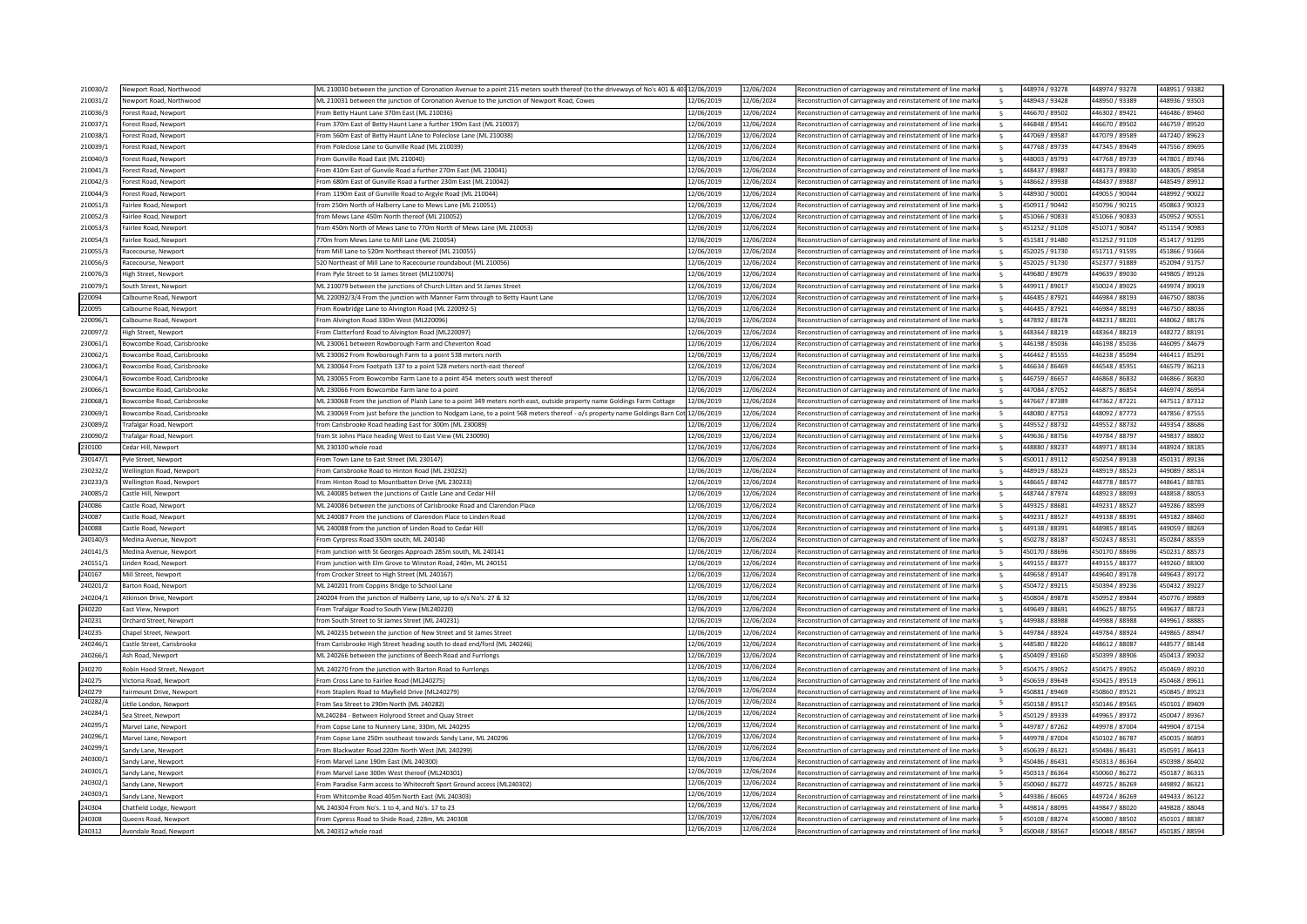| 240316/1           | lelson Road, Newport                 | ML 240316 From Trafalgar Road to Collingwood Road                                                                       | 12/06/2019               | 12/06/2024               | Reconstruction of carriageway and reinstatement of line mark   | -5                       | 449412 / 88691                   | 449433 / 88615                   | 449422 / 88652                   |
|--------------------|--------------------------------------|-------------------------------------------------------------------------------------------------------------------------|--------------------------|--------------------------|----------------------------------------------------------------|--------------------------|----------------------------------|----------------------------------|----------------------------------|
| 240318/2           | lelson Road, Newport                 | ML 240318 Between Collingwood Road and Linden Road                                                                      | 12/06/2019               | 12/06/2024               | Reconstruction of carriageway and reinstatement of line marki  | 5                        | 449433 / 88615                   | 449493 / 88358                   | 449464 / 88486                   |
| 240319/1           | Vinston Road, Newport                | From junction with Nelson Road to Whitepit Lane, 303m, ML 240319                                                        | 12/06/2019               | 12/06/2024               | Reconstruction of carriageway and reinstatement of line markin | 5                        | 449465 / 88484                   | 449360 / 88438                   | 449401 / 88274                   |
| 240320/1           | Melbourne Street, Newport            | From Trafalgar Road to Clarendon Street (ML 240320)                                                                     | 12/06/2019               | 12/06/2024               | Reconstruction of carriageway and reinstatement of line mark   | -5                       | 449285 / 88486                   | 149343 / 88688                   | 449354 / 88576                   |
| 240327             | ield Place, Newport                  | from Caesar's Road heading south to Carisbrooke Road (ML 240327)                                                        | 12/06/2019               | 12/06/2024               | Reconstruction of carriageway and reinstatement of line marki  | -5                       | 449348 / 88887                   | 449403 / 88826                   | 449330 / 88908                   |
| 240329/1           | aesars Road, Newport                 | ML 240329 whole road                                                                                                    | 12/06/2019               | 12/06/2024               | Reconstruction of carriageway and reinstatement of line marki  | -5                       | 449489 / 89082                   | 449489 / 89082                   | 449364 / 88964                   |
| 240330             | avendish Place, Newwport             | ML 240330 whole road                                                                                                    | 12/06/2019               | 12/06/2024               | Reconstruction of carriageway and reinstatement of line marki  | - 5                      | 449457 / 88888                   | 449446 / 88932                   | 449449 / 88919                   |
| 240339/1           | Vorslev Road, Newport                | Frm Hunnyhill 320m West and North (ML 240339)                                                                           | 12/06/2019               | 12/06/2024               | Reconstruction of carriageway and reinstatement of line mark   | -5                       | 449382 / 89805                   | 149608 / 89714                   | 449496 / 89692                   |
| 240359             |                                      | from Crocker Street heading West towards Sainsburys to dead end (ML 240359)                                             | 12/06/2019               | 12/06/2024               | Reconstruction of carriageway and reinstatement of line marki  | 5                        | 449608 / 89215                   | 449560 / 89256                   | 449582 / 89233                   |
|                    | Mill Street, Newport                 |                                                                                                                         | 12/06/2019               | 12/06/2024               |                                                                | - 5                      | 450418 / 88261                   | 450514 / 88203                   |                                  |
| 240366<br>240370/1 | <b>Burnt House Lane, Newport</b>     | ML 240366 From St Georges Way to property name 'The Coppice'                                                            | 12/06/2019               | 12/06/2024               | Reconstruction of carriageway and reinstatement of line marki  | 5                        |                                  |                                  | 450466 / 88235                   |
| 240372/1           | ignor Place, Newport                 | from Trafalgar Road to Terrace Road (ML 240370)                                                                         | 12/06/2019               | 12/06/2024               | Reconstruction of carriageway and reinstatement of line mark   | 5                        | 449784 / 88797                   | 449791 / 88737                   | 449787 / 88766                   |
|                    | Marks Corner Village Road, Calbourne | From farm entrnace 414 to end of road, ML 240372                                                                        |                          |                          | Reconstruction of carriageway and reinstatement of line marki  |                          | 446770 / 91962                   | 447056 / 92108                   | 446976 / 91935                   |
| 240374/1           | owcombe Farm Lane, Newport           | ML 240374 from the junction of Bowcombe Road to Bowcombe Manor House                                                    | 12/06/2019               | 12/06/2024               | Reconstruction of carriageway and reinstatement of line marki  | -5                       | 447001 / 86732                   | 447034 / 86671                   | 446902 / 86823                   |
| 240376/2           | Marks Corner Village Road, Calbourne | From junction with Noke Common 500m west towards end of road, ML 240376                                                 | 12/06/2019               | 12/06/2024               | Reconstruction of carriageway and reinstatement of line marki  | 5                        | 447056 / 92108                   | 447482 / 92345                   | 447249 / 92253                   |
| 241227/3           | ngfisher Close, Carisbrooke          | Whole length of Kingfisher Close from junction with Fieldfare Road, 190m, ML 241227                                     | 12/06/2019               | 12/06/2024               | Reconstruction of carriageway and reinstatement of line mark   | -5                       | 448353 / 88506                   | 48292 / 88509                    | 448307 / 88510                   |
| 241234/1           | ross Street, Newport                 | Whole length of road from West Street to New Street, 80m, ML 241234                                                     | 12/06/2019               | 12/06/2024               | Reconstruction of carriageway and reinstatement of line marki  | 5                        | 449608 / 88910                   | 449693 / 88929                   | 449650 / 88919                   |
| 241239/1           | rthur Moody Drive, Carisbrooke       | ML 241239 from Forest Hills to the turning area                                                                         | 12/06/2019               | 12/06/2024               | Reconstruction of carriageway and reinstatement of line marki  | 5                        | 447797 / 88872                   | 447797 / 88872                   | 447848 / 88803                   |
| 241314/1           | bert Street, Newport                 | From Terrace Road to Drake Road (ML241314)                                                                              | 12/06/2019               | 12/06/2024               | Reconstruction of carriageway and reinstatement of line mark   | 5                        | 449762 / 88733                   | 49838 / 88637                    | 449768 / 88646                   |
| 241324             | edford Row, Newport                  | From Laundry Lane to Carisbrooke Road (ML241324)                                                                        | 12/06/2019               | 12/06/2024               | Reconstruction of carriageway and reinstatement of line markin | 5                        | 449471 / 88830                   | 449489 / 88772                   | 449481 / 88801                   |
| 241328/1           | Iderbury Road, Newport               | ML 241328. Whole road                                                                                                   | 12/06/2019               | 12/06/2024               | Reconstruction of carriageway and reinstatement of line markin | -5                       | 449202 / 88932                   | 449202 / 88932                   | 449279 / 88931                   |
| 260212/1           |                                      | ML 260212 whole road                                                                                                    | 12/06/2019               | 12/06/2024               | Reconstruction of carriageway and reinstatement of line marki  | -5                       | 451728 / 88991                   | 451650 / 89000                   | 451685 / 88965                   |
| 260276/1           | uckbury Heights, Newport             |                                                                                                                         | 12/06/2019               | 12/06/2024               |                                                                | 5                        |                                  |                                  |                                  |
| 260305/1           | Pauls View Road, Newport             | Whole length of road from junction with Fairlee Road, 134m, ML 260276                                                   | 12/06/2019               | 12/06/2024               | Reconstruction of carriageway and reinstatement of line marki  | 5                        | 450425 / 89519                   | 150554 / 89558                   | 450490 / 89533                   |
|                    | hestnut Close, Newport               | ML 260305 whole road                                                                                                    |                          |                          | Reconstruction of carriageway and reinstatement of line marki  |                          | 450190 / 88140                   | 450244 / 88208                   | 450222 / 88170                   |
| 260306/1           | aburnam Close, Newport               | From Shide Road the entire length (ML260306)                                                                            | 12/06/2019               | 12/06/2024               | Reconstruction of carriageway and reinstatement of line mark   | - 5                      | 449991 / 88382                   | 150042 / 88323                   | 450050 / 88384                   |
| 260323/2           | handler Close, Newport               | ML 260323 whole close excluding parking area                                                                            | 12/06/2019               | 12/06/2024               | Reconstruction of carriageway and reinstatement of line marki  | -5                       | 449284 / 88260                   | 149249 / 88212                   | 449252 / 88244                   |
| 260399             | Blackberry Close, Newport            | ML 260399 whole close                                                                                                   | 12/06/2019               | 12/06/2024               | Reconstruction of carriageway and reinstatement of line marki  | - 5                      | 450631 / 89551                   | 450686 / 89568                   | 450662 / 89548                   |
| 260408             | Ash Close, Newport                   | 260408 whole close, excluding parking areas                                                                             | 12/06/2019               | 12/06/2024               | Reconstruction of carriageway and reinstatement of line marki  | - 5                      | 447830 / 89138                   | 447850 / 89092                   | 447833 / 89111                   |
| 160409             | Chapel Close, Carisbrooke            | 260409 whole road                                                                                                       | 12/06/2019               | 12/06/2024               | Reconstruction of carriageway and reinstatement of line mark   | 5                        | 447976 / 88971                   | 448051 / 88981                   | 448013 / 88975                   |
| 160411             | Stonechat Close, Carisbrooke         | from Nightingale Road heading North to dead end (ML 260411)                                                             | 12/06/2019               | 12/06/2024               | Reconstruction of carriageway and reinstatement of line marki  | 5                        | 448517 / 88641                   | 448516 / 88665                   | 448516 / 88653                   |
| 260412             | Redwing Close, Carisbrooke           | ML 260412 whole road                                                                                                    | 12/06/2019               | 12/06/2024               | Reconstruction of carriageway and reinstatement of line marki  | - 5                      | 448504 / 88639                   | 448509 / 88598                   | 448514 / 88609                   |
| 260413             | wallow Close, Newport                | from Nightingale Road heading South to dead end (ML 260413)                                                             | 12/06/2019               | 12/06/2024               | Reconstruction of carriageway and reinstatement of line mark   | 5                        | 448466 / 88636                   | 148457 / 88590                   | 448456 / 88613                   |
| 260421/2           | ohn Street, Newport                  | From Robin Hood Street 50m East (ML260421)                                                                              | 12/06/2019               | 12/06/2024               | Reconstruction of carriageway and reinstatement of line marki  | -5                       | 450524 / 89119                   | 150470 / 89117                   | 450496 / 89118                   |
| 260426             |                                      | ML 260426 whole lane                                                                                                    | 12/06/2019               | 12/06/2024               | Reconstruction of carriageway and reinstatement of line markin | -5                       | 449864 / 89284                   | 449864 / 89284                   | 449873 / 89247                   |
| 260428/2           | hain Lane, Newport                   |                                                                                                                         | 12/06/2019               | 12/06/2024               |                                                                | -5                       |                                  |                                  |                                  |
|                    | <b>Nexandra Lane, Newport</b>        | From Drill Hall Road to Cavendish Place (ML260428)                                                                      | 12/06/2019               | 12/06/2024               | Reconstruction of carriageway and reinstatement of line marki  |                          | 449560 / 89014                   | 449457 / 88888                   | 449508 / 88950                   |
| 260432             | <b>Blackthorn Close, Newpor</b>      | ML 260432 whole road                                                                                                    |                          |                          | Reconstruction of carriageway and reinstatement of line mark   | $\overline{5}$           | 449327 / 89474                   | 449316 / 89453                   | 449322 / 89462                   |
| 60433              | Rowan Gardens, Newport               | from Sylvian Drive heading South East to dead end (ML260433)                                                            | 12/06/2019               | 12/06/2024               | Reconstruction of carriageway and reinstatement of line marki  | 5                        | 449354 / 89353                   | 449405 / 89293                   | 449376 / 89324                   |
| 260435             | Birch Gardens, Newport               | ML 260435 whole road                                                                                                    | 12/06/2019               | 12/06/2024               | Reconstruction of carriageway and reinstatement of line marki  | - 5                      | 449307 / 89346                   | 449317 / 89308                   | 449286 / 89311                   |
| 60436              | edver Gardens, Newport               | ML 260436 whole road                                                                                                    | 12/06/2019               | 12/06/2024               | Reconstruction of carriageway and reinstatement of line mark   | -5                       | 449534 / 89677                   | 149587 / 89593                   | 449560 / 89635                   |
| 160437             | Banner Lane, Newport                 | ML 260437 whole road excluding parking area                                                                             | 12/06/2019               | 12/06/2024               | Reconstruction of carriageway and reinstatement of line marki  | 5                        | 449487 / 89880                   | 449516 / 89926                   | 449487 / 89906                   |
| 61159              | Charnwood Close, Newport             | ML 261159 whole road                                                                                                    | 12/06/2019               | 12/06/2024               | Reconstruction of carriageway and reinstatement of line marki  | -5                       | 449372 / 89053                   | 449316 / 89087                   | 449338 / 89072                   |
| 261172             | Bernard Way, Newport                 | ML 261172 whole road excluding parking areas                                                                            | 12/06/2019               | 12/06/2024               | Reconstruction of carriageway and reinstatement of line marki  | 5                        | 449962 / 89891                   | 449912 / 89902                   | 449937 / 89898                   |
| 61225              | avlor Road, Newport                  | from Taylor Road main drag, heading north to dead end (ML 261225)                                                       | 12/06/2019               | 12/06/2024               | Reconstruction of carriageway and reinstatement of line mark   | 5                        | 448180 / 88817                   | 148176 / 88744                   | 448186 / 88780                   |
| 261254             | Vithybed Close, Newport              | from Millfield Road heading North to dead end (ML 261254)                                                               | 12/06/2019               | 12/06/2024               | Reconstruction of carriageway and reinstatement of line marki  | 5                        | 448802 / 88839                   | 448768 / 88914                   | 448776 / 88881                   |
| 262216/2           | sellmeade Lane, Newport              | ML 262216 whole lane, excluding car parking areas                                                                       | 12/06/2019               | 12/06/2024               | Reconstruction of carriageway and reinstatement of line mark   | 5                        | 450647 / 89607                   | 450778 / 89589                   | 450713 / 89602                   |
| 310001/1           |                                      |                                                                                                                         | 12/06/2019               | 12/06/2024               |                                                                | $\overline{a}$           | 452726 / 91925                   | 452470 / 91914                   | 452449 / 91927                   |
| 310026/4           | ushington Hill, Newport              | From Racecourse Roundabout to Park Road (ML 310001)                                                                     | 12/06/2019               | 12/06/2024               | Reconstruction of carriageway and reinstatement of line mark   | 5                        |                                  |                                  |                                  |
| 310027/2           | arfield Road, Ryde                   | From Cross Street to Victoria Street (ML 310026)                                                                        | 12/06/2019               | 12/06/2024               | Reconstruction of carriageway and reinstatement of line marki  | - 5                      | 459148 / 92519                   | 459065 / 92518                   | 459106 / 92519                   |
|                    | ohn Street, Ryde                     | ML 310027 From West Street to Garfield Road (incorporating Victoria Street also)                                        |                          | 12/06/2024               | Reconstruction of carriageway and reinstatement of line markin |                          | 458971 / 92347                   | 459075 / 92387                   | 459048 / 92377                   |
| 310029             | nion Street, Ryde                    | From Cross Street to Esplanade (ML 310029)                                                                              | 12/06/2019               |                          | Reconstruction of carriageway and reinstatement of line mark   | $\overline{\phantom{a}}$ | 459293 / 92878                   | 459293 / 92878                   | 459236 / 92726                   |
| 310048             | <b>Srading Road, Ryde</b>            | ML 310048 Brading Road Tesco roundabout                                                                                 | 12/06/2019               | 12/06/2024               | Reconstruction of carriageway and reinstatement of line marki  | 5                        | 460427 / 90296                   | 460427 / 90296                   | 460403 / 90316                   |
| 310051/4           | Marlborough Road, Ryde               | From Great Preston Road heading North to Salisbury Road (ML 310051)                                                     | 12/06/2019               | 12/06/2024               | Reconstruction of carriageway and reinstatement of line marki  | 5                        | 460338 / 91186                   | 460372 / 90960                   | 460350 / 91072                   |
| 310052/4           | Marlborough Road, Ryde               | From Salisbury Road heading North to Somerset road (ML 310052)                                                          | 12/06/2019               | 12/06/2024               | Reconstruction of carriageway and reinstatement of line marki  | -5                       | 460354 / 91346                   | 160371 / 91431                   | 460339 / 91218                   |
| 310651             | splanade, Ryde                       | Roundabout at bottom of Union Street, 245m, ML 310651                                                                   | 12/06/2019               | 12/06/2024               | Reconstruction of carriageway and reinstatement of line marki  | $5\overline{5}$          | 459334 / 92916                   | 459305 / 92914                   | 459307 / 92913                   |
| 320066/4           | Melville Street, Ryde                | From Dover Street to Monkton Street (ML 320066)                                                                         | 12/06/2019               | 12/06/2024               | Reconstruction of carriageway and reinstatement of line marki  | -5                       | 459636 / 92533                   | 459636 / 92533                   | 459740 / 92516                   |
| 320067/3           | Monkton Street, Ryde                 | From Melville Street to The Strand (ML 320067)                                                                          | 12/06/2019               | 12/06/2024               | Reconstruction of carriageway and reinstatement of line marki  | - 5                      | 459797 / 92639                   | 459766 / 92545                   | 459799 / 92643                   |
| 320086/1           | lettlestone Hill, Seaview            | ML 320086 approx 185 metres north and east of the junction of Gregory Avenue and approx 87 metres south of Gregory Aven | 12/06/2019               | 12/06/2024               | Reconstruction of carriageway and reinstatement of line marki  | -5                       | 461941 / 91010                   | 461904 / 91090                   | 461916 / 91047                   |
| 320091/2           | Appley Road, Ryde                    | ML 320091 From Marina Avenue to Cathorpe Road                                                                           | 12/06/2019               | 12/06/2024               | Reconstruction of carriageway and reinstatement of line marki  | 5                        | 460671 / 91892                   | 460981 / 91838                   | 460829 / 91885                   |
| 320092/2           |                                      | 320092 from the junction of Marlborough Road to a point 290 meters east thereof (just past Grasmere Avenue)             | 12/06/2019               | 12/06/2024               | Reconstruction of carriageway and reinstatement of line marki  | - 5                      | 460476 / 91860                   | 460671 / 91892                   | 460619 / 91884                   |
|                    |                                      |                                                                                                                         |                          |                          |                                                                | 5                        | 452915 / 89795                   | 452915 / 89795                   | 452508 / 89758                   |
|                    | ppley Road, Ryde                     |                                                                                                                         |                          |                          |                                                                |                          |                                  |                                  |                                  |
| 320175             | <b>Hacklands Lane, Newport</b>       | From Staplers Road 790m East (ML 330175)                                                                                | 12/06/2019               | 12/06/2024               | Reconstruction of carriageway and reinstatement of line mark   |                          |                                  |                                  |                                  |
| 320206/2           | pton Road, Ryde                      | From Carter Road 480m North thereof (ML 320206)                                                                         | 12/06/2019               | 12/06/2024               | Reconstruction of carriageway and reinstatement of line marki  | 5                        | 458152 / 90844                   | 158085 / 90404                   | 458189 / 90616                   |
| 320208/3           | Jpton Road, Ryde                     | From Colenutt Road to Butts Road (320208)                                                                               | 12/06/2019               | 12/06/2024               | Reconstruction of carriageway and reinstatement of line marki  | -5                       | 458319 / 91175                   | 458319 / 91175                   | 458275 / 91070                   |
| 320209/2           | pton Road, Ryde                      | from Bettesworth Road to Colenutt Road (ML 320209)                                                                      | 12/06/2019               | 12/06/2024               | Reconstruction of carriageway and reinstatement of line marki  | 5                        | 458509 / 91446                   | 458509 / 91446                   | 458430 / 91314                   |
| 320234/1           | ireat Preston Road, Ryde             | From Marlborough Road to Smallbrook Lane (ML 320234)                                                                    | 12/06/2019               | 12/06/2024               | Reconstruction of carriageway and reinstatement of line mark   |                          | 460252 / 90975                   | 460252 / 90975                   | 460336 / 90965                   |
| 320235/1           | reat Preston Road, Ryde              | From Smallbrook Lane to High PArk Road (ML 320235)                                                                      | 12/06/2019               | 12/06/2024               | Reconstruction of carriageway and reinstatement of line marki  | 5                        | 460080 / 91046                   | 460205 / 90990                   | 460142 / 91017                   |
| 340285<br>340308/2 | relawny Way, Bembridge               | From Love Lane for its entire length (ML 340285)                                                                        | 12/06/2019<br>12/06/2019 | 12/06/2024<br>12/06/2024 | Reconstruction of carriageway and reinstatement of line marki  | - 5<br>5                 | 464733 / 88447<br>463075 / 88959 | 464666 / 88413<br>463128 / 88743 | 464704 / 88408<br>463111 / 88854 |